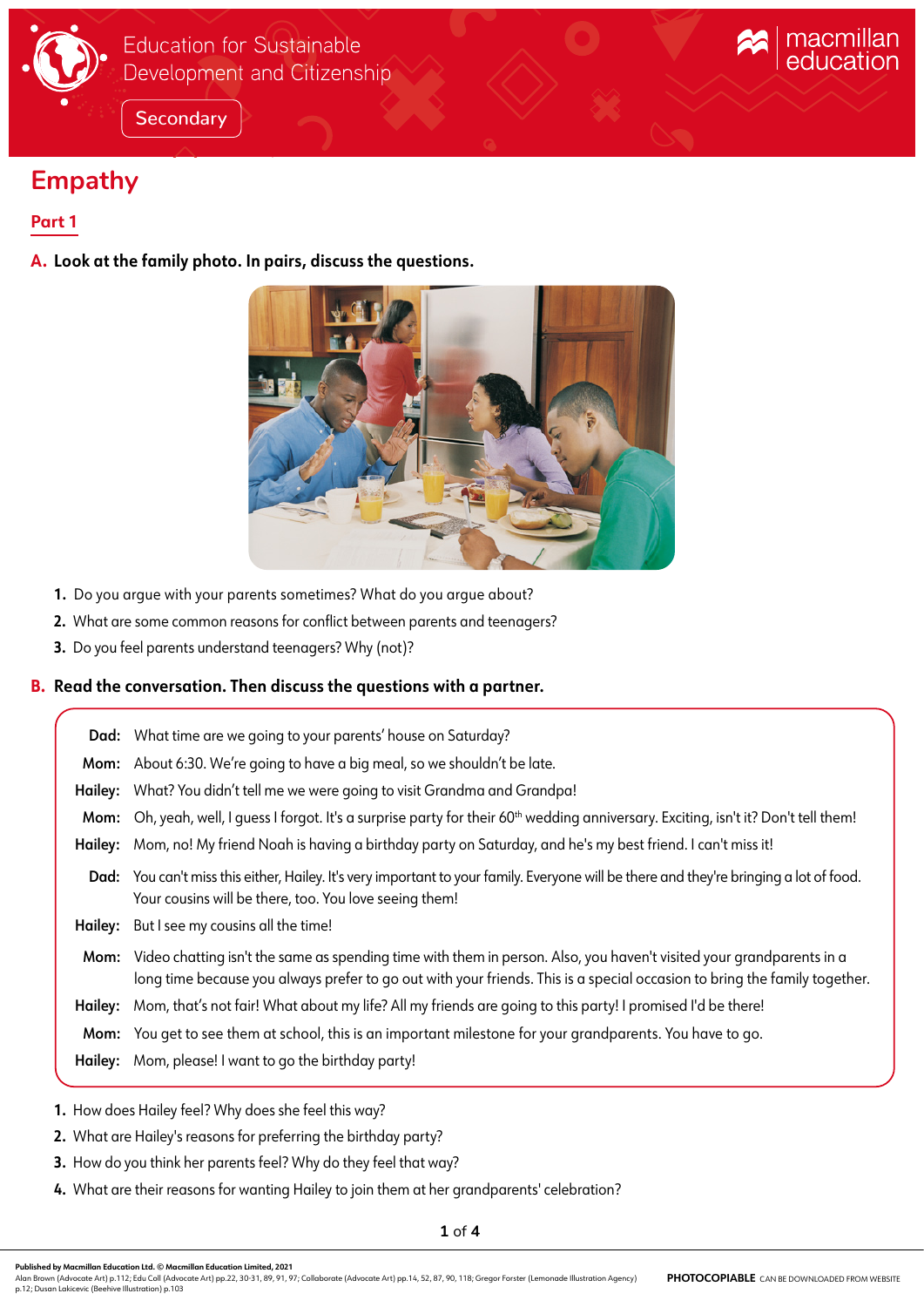

## Education for Sustainable Development and Citizenship

**Secondary** 



## **Part 2**

## **A. Read the second part of the conversation between Hailey and her parents. Answer the questions.**

|                                                                                                                                                  |         | Dad: Listen, I understand why the party is important, too. Friends<br>are important.                                                                                                                                                                                                                                      |  |
|--------------------------------------------------------------------------------------------------------------------------------------------------|---------|---------------------------------------------------------------------------------------------------------------------------------------------------------------------------------------------------------------------------------------------------------------------------------------------------------------------------|--|
|                                                                                                                                                  |         | Mom: I quess you are right.                                                                                                                                                                                                                                                                                               |  |
|                                                                                                                                                  | Hailey: | You make it sound like it's a choice I have to make. I don't want to<br>disappoint my grandparents, but my friends are important to me<br>as well. Besides, you didn't tell me about the family dinner, but I'm<br>the one who has to decide between breaking my promise to my<br>friends and making my grandparents sad. |  |
|                                                                                                                                                  | Hailey: | I see your point. I should have told you about the dinner. You<br>already made a promise to your friends and I respect that. It's<br>important to keep promises.                                                                                                                                                          |  |
|                                                                                                                                                  |         | Hailey: So, can I go?                                                                                                                                                                                                                                                                                                     |  |
|                                                                                                                                                  |         | Mom: Yes, I think that's fair. Is there any way you can make a stop at your grandparents' for their special day before you go?                                                                                                                                                                                            |  |
|                                                                                                                                                  |         | Hailey: Sure, I want to wish them the best on their anniversary. Maybe I can bring the dessert with you and stay for a little while.<br>I can go to the party later.                                                                                                                                                      |  |
|                                                                                                                                                  |         | Dad: That sounds like a great idea! How about you make the dessert yourself?                                                                                                                                                                                                                                              |  |
|                                                                                                                                                  |         | Hailey: Sure! I'd love to do that.                                                                                                                                                                                                                                                                                        |  |
|                                                                                                                                                  |         |                                                                                                                                                                                                                                                                                                                           |  |
|                                                                                                                                                  |         |                                                                                                                                                                                                                                                                                                                           |  |
|                                                                                                                                                  |         |                                                                                                                                                                                                                                                                                                                           |  |
|                                                                                                                                                  |         |                                                                                                                                                                                                                                                                                                                           |  |
|                                                                                                                                                  |         |                                                                                                                                                                                                                                                                                                                           |  |
| B. Look back at the dialogue in A and identify some useful phrases for showing understanding and reaching<br>compromise. Put the words in order. |         |                                                                                                                                                                                                                                                                                                                           |  |
|                                                                                                                                                  |         | 1. guess / I / right / you / that / are                                                                                                                                                                                                                                                                                   |  |

**2.** maybe / can / I

**3.** see / point / your / I

**4.** think / I / that's / fair

**5.** there / is / way / ...? / any / can / you

**6.** about / how / you/ ...?

**Published by Macmillan Education Ltd. © Macmillan Education Limited, 2021**

Alan Brown (Advocate Art) p.112; Edu Coll (Advocate Art) pp.22, 30-31, 89, 91, 97; Collaborate (Advocate Art) pp.14, 52, 87, 90, 118; Gregor Forster (Lemonade Illustration Agency)<br>p.12; Dusan Lakicevic (Beehive Illustratio **PHOTOCOPIABLE** CAN BE DOWNLOADED FROM WEBSITE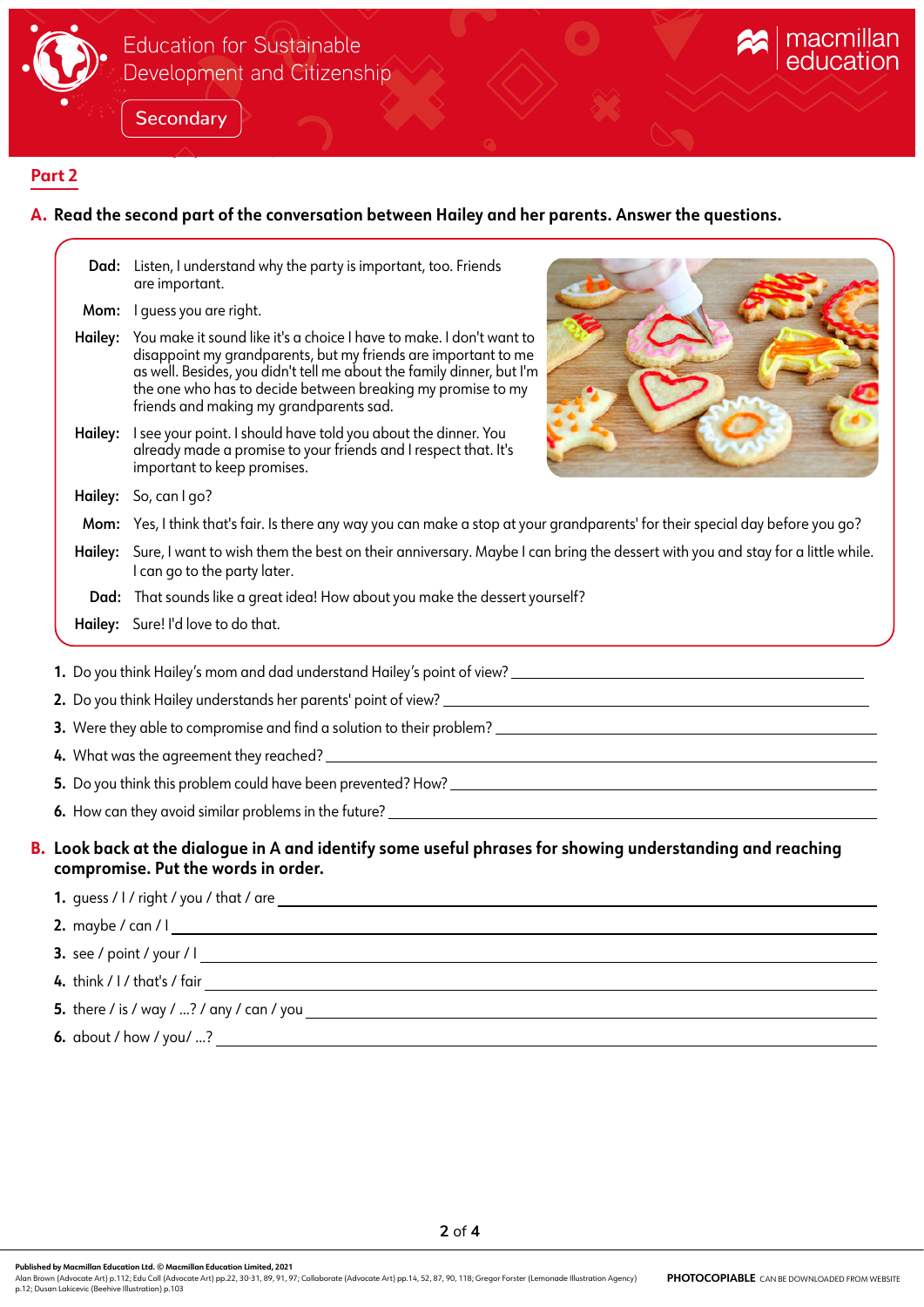

# **Education for Sustainable** Development and Citizenship

**Secondary** 

## **Part 3**

## **A. Read about Youssef's problem. How does he feel? How do his classmates feel about him?**

Youssef is 13 years old, and this year he's a new student at a middle school in Arizona, in the USA. Youssef and his family moved from Cairo, Egypt, to the USA five months ago. Youssef went to a British school in Cairo, and he speaks Arabic and English. Youssef is a very good student, especially in math and science. He knows a lot about ancient Egyptian art and culture, and he would like to be an archaeologist in the future. Youssef started school in Arizona three months ago. He likes the school and his teachers, but he doesn't have many friends yet. He enjoys talking to other kids about Egypt and all the things he learned and did there, but the other kids don't seem very interested. They want to talk about **football** because the season started last September. Youssef thinks the kids in his school are a little boring, but he would like to have some friends. They look bored or laugh at him when Youssef tries to talk about things he's interested in, but he doesn't know much about football as it isn't a popular sport in Egypt.





**B. Work in pairs. Student A, imagine you are Youssef. Student B, imagine you are a classmate of his. Youssef is** making and effort to make friends and learn more about his classmates. Use the information below to role play a conversation. Add a few more things to ask or talk about and, if you are Student A, research into popular **sports in Egypt before you do the roleplay**

- *talk about popular sports in Egypt*
- *talk about your own interests; try to find things in common*
- *ask about places of interests and things to do in your new town.*
- *talk about your family and ask about your classmates' families.*

*Student A - Youssef Student B - Classmate*

- *offer to teach Youssef about football*
- *ask Youssef what Egyptian kids do for fun and compare that with what American kids do*
- *offer to show Youssef around town and introduce him to other classmates*
- *suggest some things that Youssef may have in common with local kids*